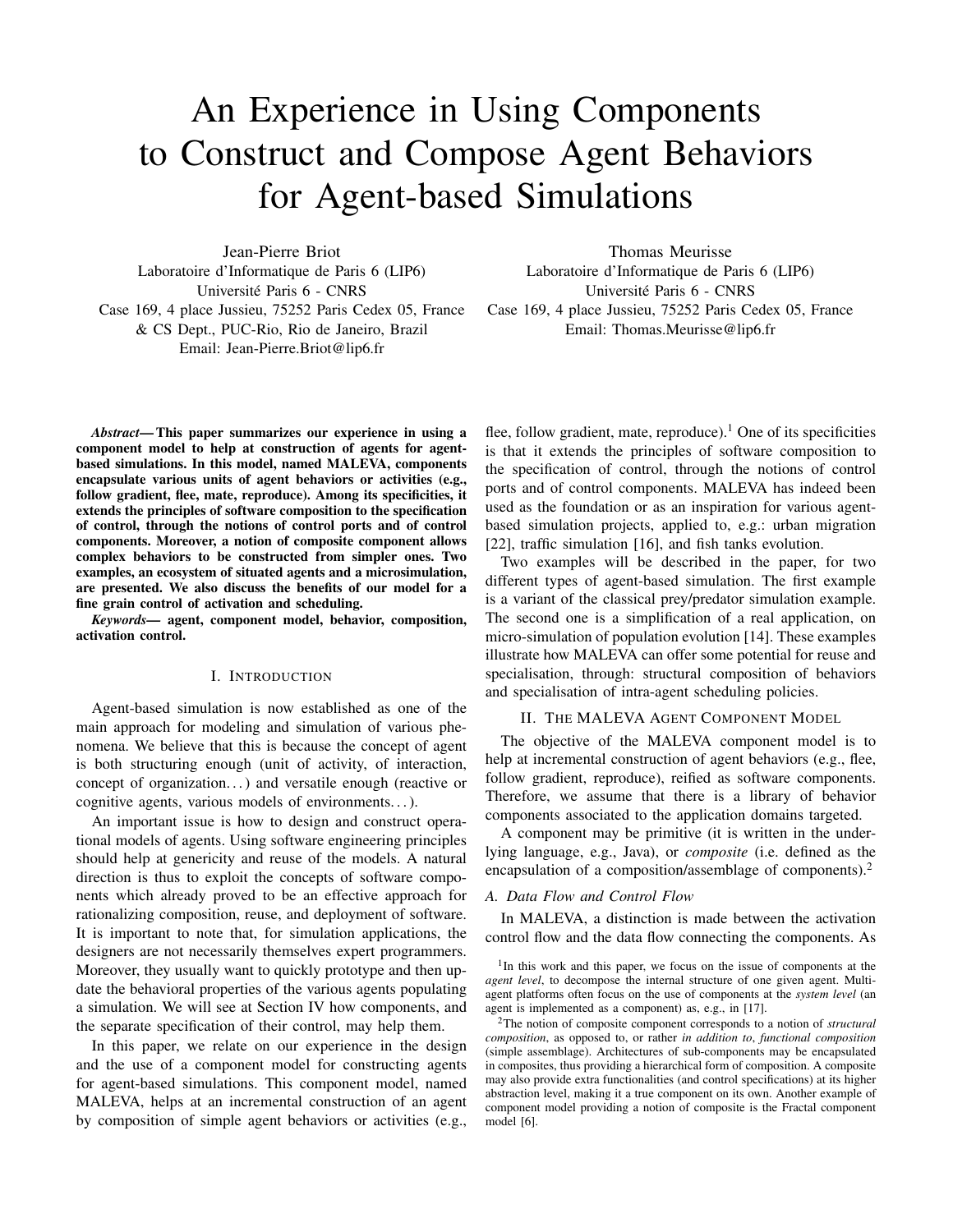|             | Data             | Control                |
|-------------|------------------|------------------------|
| Input port  | Data consumption | Activation entry point |
| Output port | Data production  | Activation exit point  |
| Connexion   | Data transfer    | Activation transfer    |

TABLE I DATA AND CONTROL PORTS

we will show in Section II-B, this characteristic and likely specificity of our model, decouples the functional architecture from the activation control architecture. The objective is to make components more independent of their activation logic and thus more reusable.

Consequently, we consider two different kinds of ports within a component:

- *data ports*. They are used to convey data transfer (one way) between components.<sup>3</sup>
- *control ports*. A behavior encapsulated in a component is activated only when it explicitly receives an activation signal through its input control port. When the execution of the behavior is completed, the activation signal is transferred to its output control port.

As shown in Table I, in addition to the specific *semantic* distinction between data ports and control ports, MALEVA adopts the common *architectural* distinction between input ports and output ports, as in, e.g., UML2 or CCM [19].

# *B. An Introductory Example*

Figure 1 shows a first and very simple example of assembly/composition of components: a sequence of two components. Component B is activated after the computation of component A completes. Regarding data, component B will consume the data produced by component A only after computation of A completes. In this figure, as well as the following ones, data flow connexions are shown in solid lines, and control flow connexions in dotted lines.



Fig. 1. Sequential activation of two components

Figure 2 recombines the two same components, but this time activated concurrently.<sup>4</sup> This simple example is a first

<sup>3</sup>Data ports are typed, as further discussed in Section V-C.

illustration of the possibilities and flexibility in controlling activation of components. One may describe active autonomous components (with an associated thread), explicit sequencing or any other form of combination. Flow of control is specified outside of the components, which provides more genericity on the use of components,<sup>5</sup> and, as we will discuss in Section IV, also a fine grained control over activation policies.



Fig. 2. Concurrent activation of two components

# III. AN EXAMPLE OF SITUATED AGENTS

Our first example will define behaviors of situated agents within an ecosystem. Thus, the first step is to design a general architecture for situated agents.<sup>6</sup>

# *A. Abstract Architecture of a Situated Agent*

A *situated agent* senses its environment (e.g., position of the various agents near by, presence of obstacles, presence of pheromones. . . ) through its sensors. These data are used by its (internal) behavior to produce data for its effectors, which will act upon the environment (e.g., move, take food, leave a pheromone, die...). The general architecture of a situated agent usually follows the computational cycle:

*sensors* → *behaviour* → *effectors*

and is shown at Figure 3.



Fig. 3. Abstract architecture of a situated agent

### *B. Basic Behaviors*

We will now define and construct the behaviors of preys and predators agents. By following a bottom-up approach, we first define a set of elementary components, representing the basic

<sup>&</sup>lt;sup>4</sup>The control connexions have been changed accordingly, but not the data connexions. The semantic is analog to the *pipes and filters* [20] architectural style: component B consumes what A produces while they are both active simultaneously.

 $5$ An additional dimension, the mode of activation of components, which could be asynchronous or synchronous, will be addressed in Section V-B.

<sup>&</sup>lt;sup>6</sup>For other applications, e.g., in Section IV on micro-simulation, agents are not necessarily situated (within an environment) and thus do not use any sensor/effector.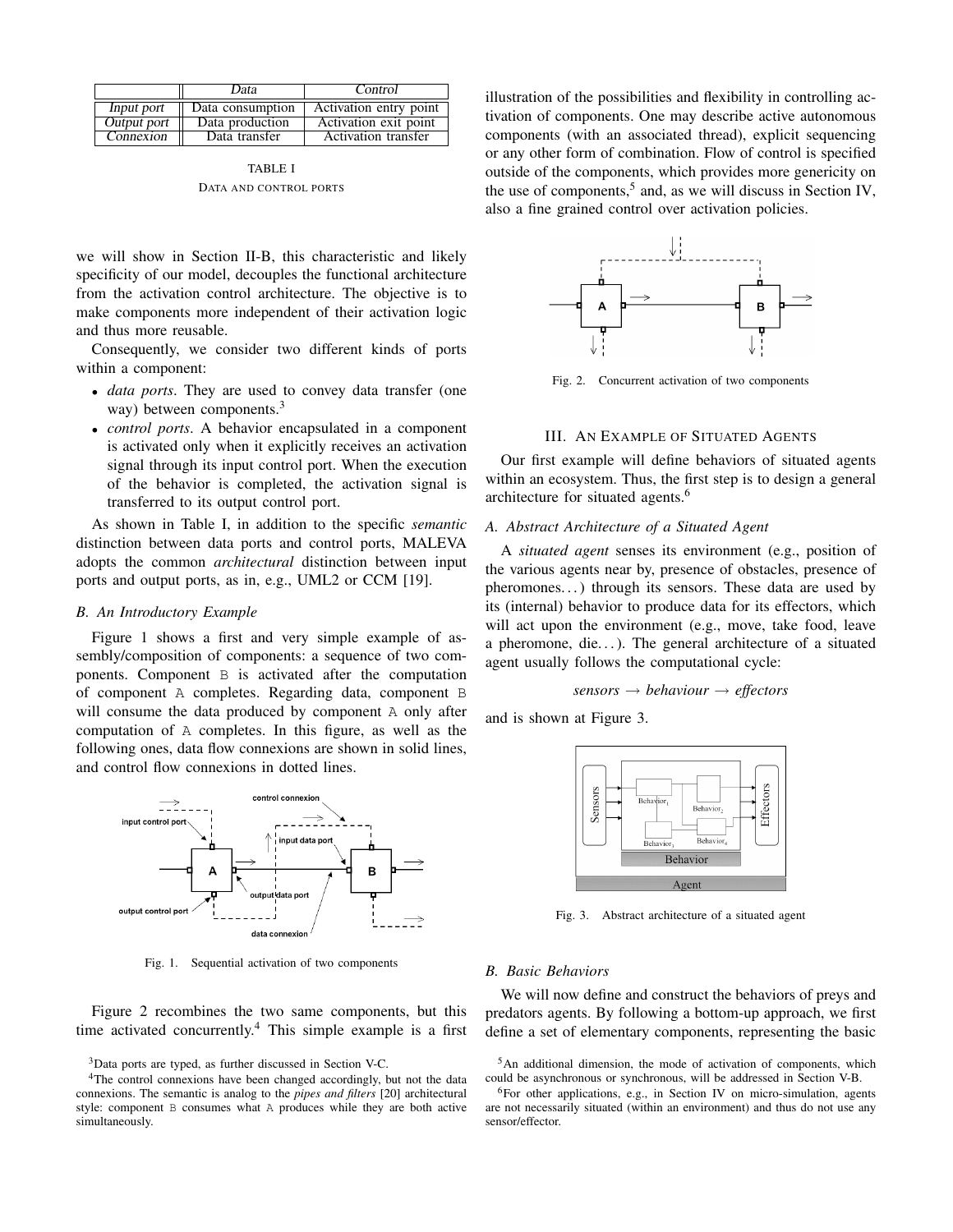behaviors of preys and predators, that we name: Flee (fleeing) a predator) ; Follow (following a prey) ; and Exploration (exploration through a random move, which represents the default behavior). Then we compose them, to represent the following agent behaviors: Prey and Predator.

# *C. Control Components*

A prey flees the predators being located within its field of perception. If no predator is close (sensed), the prey explores its surroundings by moving randomly. Thus, we construct the Prey behavior as the composition of the following three components: Flee, Exploration, and a control component named Switch. 7

The Switch control component reifies the standard conditional structure into a special kind of primitive component. The condition is the presence or absence of an input data. The behavior of Switch, once being activated (receiving an activation signal), is as follows:

*IF* data is received through  $If$  (input data port) *THEN* transfer control through Then (output control port) *AND* send data through Then (output data port) *ELSE* transfer control through Else (output control port)

# *D. Prey Behavior*



Fig. 4. Architecture of a prey

The behavior of a prey, named Prey, is defined as follows. If it detects a predator (some data representing the predator location has been received on its input data port), the Switch component transfers the control through its Then output control port, which activates the Flee behavior. Then Flee can compute a move data based on the location of the predator, and send it through its output data port. The move data arrives to Prey output data port and then to the effector, to produce a move of the agent on the environment. If no predator has been detected, Switch transfers control through its Else output control port, which activates  $Explocation$  behavior.<sup>8</sup> The result is shown at Figure 4.9

*E. Predator Behavior*



Fig. 5. Architecture of a predator (with prey as a sub-component)

We may now reuse the Prey behavior component to construct the behavior of a predator, which follows the preys while fleeing his fellows predators, and otherwise explores its surroundings. The behavior of a predator may be defined as the behavior of a prey (it flees other predators and otherwise carries out an exploration movement), to which is added a behavior of predation (it follows preys that he could perceive). According to our compositional approach, we define the Predator behavior component as a new composite behavior embedding – *as it is* – the existing  $P$  rey behavior component (see the result in Figure 5).<sup>10</sup>

An alternative to a bottom-up approach is a top-down approach. An example is the top-down design of the behavior of an ant, which involves a larger amount of components and also some design patterns. Because of space limitation, it is not included in this paper but is detailed in [5].

## IV. AN EXAMPLE OF POPULATION MICROSIMULATION

This second example will help at illustrate another merit of making explicit the control flow. It is inspired from an existing application of demography microsimulation (named Destinie) [14] and conducted at the French national statistics institute (INSEE). In this (simplified) example, we consider a virtual specie of agents, in which mating of two agents is necessary for reproduction, but without considering sexual differences (i.e. agents are hermaphrodite). We consider three basic behaviors: Mate, Separate and Reproduce. Behaviors may be seen as state changes, governed by probabilistic

<sup>7</sup>The MALEVA standard library includes other control components, analog to standard control structures (e.g., repeat loop) or synchronisation operators (e.g., barrier synchronisation), see [18].

 $8$ Exploration does not need a data input to produce a move data.

<sup>&</sup>lt;sup>9</sup>We assume the input data port (perception of a predator in the environment) and the output data port of the Prey behavior to be connected to the corresponding sensor and effector data ports, along the general architecture of a situated agent, shown at Figure 3.

 $10$ In this design, hunger (predation) has priority over fear (fleeing), as Prey is activated by Predator. Other combinations could be possible.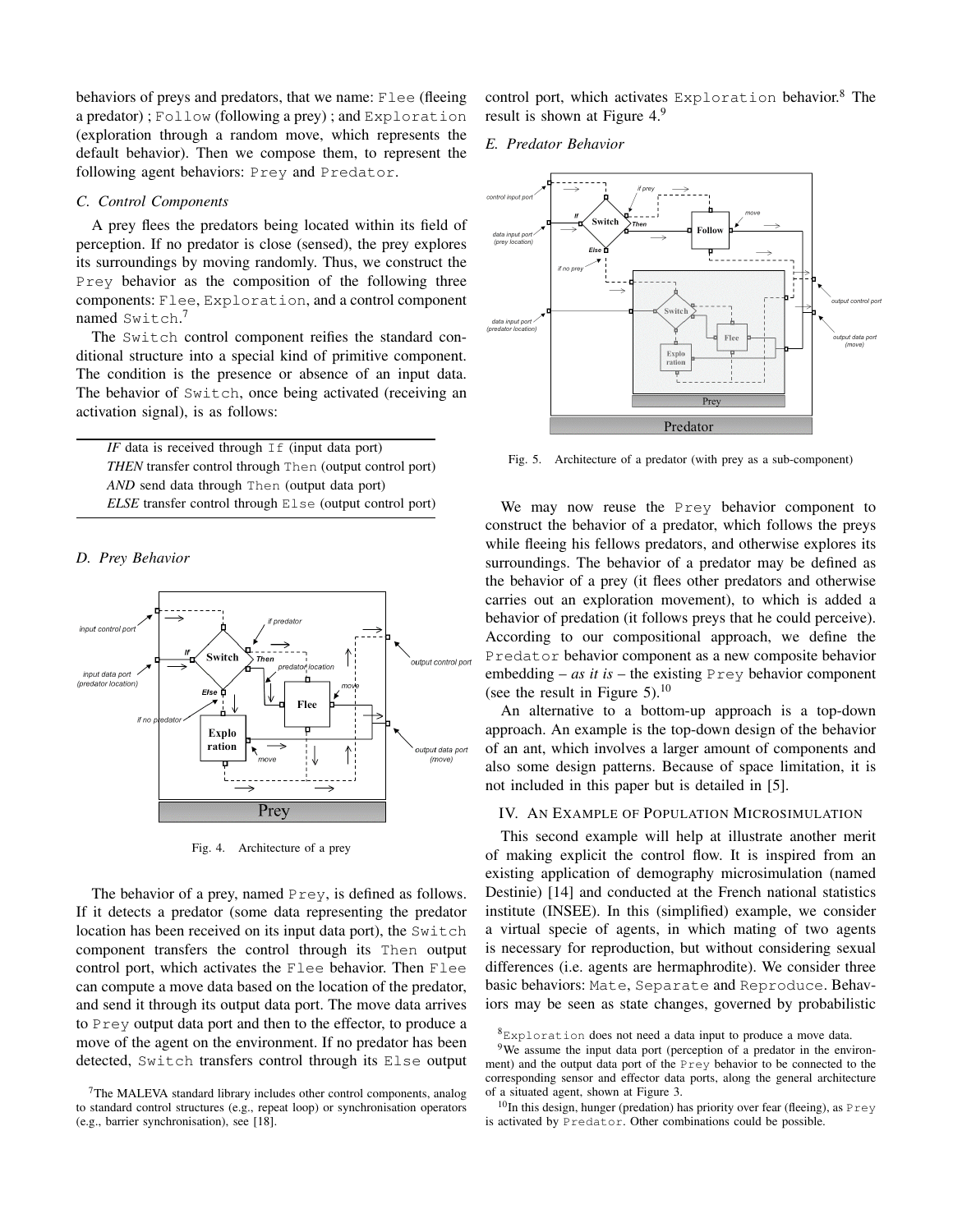transition laws. To activate a behavior evaluates if there is a state change, according to the associated probability. Although not independent, these 3 behaviors are not necessarily bound to a specific sequence of activations, as all possible interleavings are valid.

In general [11], behaviors are ordered sequentially, as proposed by domain experts. Indeed, it is not easy to realize a priori the impact of the possible interleavings. But the issues are: In what order ? And with what impact on the simulation results ?

Let us consider the following combinations:

```
(a): { Mate ; Separate ; Reproduce }
(b): { Mate ; Reproduce ; Separate }
(c): { Mate || Separate || Reproduce }
```
The two first strategies *(a)* and *(b)* make explicit an order of activation (sequence) of behaviors. In the third *(c)* strategy, no temporal dependency constraint is specified (concurrency), leaving the scheduler of the runtime system free of actual scheduling decision. $^{11}$ 

Figure 6 shows the resulting histogram. It displays the number of individuals/parents (*y* coord.) having a certain number of children (*x* coord.). Results follow the intuition: if reproduction is activated before separation *(b)*, this leads to more children than if reproduction is activated after separation *(a)*. A fully concurrent strategy *(c)* produces an average number.



Fig. 6. Histogram of number of babies

This example shows the importance for the simulation designers to be able to experiment with various strategies for ordering behaviors, to compare results with the target models, and to quantify the impact on biases.<sup>12</sup> By considering control flow explicitly, MALEVA helps at specifying and controlling temporal dependencies between behaviors, and thus their possible orderings. This is realized via explicit control flow connexions, without any change to the code of behaviors (encapsulation is ensured), as shown at Figure  $7<sup>13</sup>$  This is notably useful for simulation applications, where the expert may incrementally specify temporal dependencies, independently of behaviors functionalities, and thus experiment with various strategies, compare results with the target models, and quantify the impact on biases [18]. A methodological guideline for multi-agent-based simulations, and how MALEVA may help in the incremental refinement from a design model to an operational model, are further discussed in [4].



Fig. 7. Temporal dependency specifications with CGraphGen

#### V. TOOLS AND IMPLEMENTATION

The MALEVA prototype CASE tool includes a library of components (behavioral components and control components) ; an editor of connexion graphs (named CGraphGen, which stands for *concurrent graph generation*) ; a graphical environment for constructing virtual environments for situated agents ; and a run time support for scheduling and activating components.

## *A. From Methods to Components*

An interesting feature of CGraphGen is the importation of Java code and its reification into MALEVA components. The granularity considered is a Java method. After specifying the class, method name, and its signature, CGraphGen automatically generates a corresponding component whose data ports correspond to the method signature: one input data port for each parameter, and one optional output data port for the result (none in the case of void). Two control ports (one input and one output) are also implicitly added. CGraphGen allows graphical connexion of data-flow and control-flow between components, and the creation of composite components.

Note that XML-based descriptions may be used for importation or exportation. These simple characteristics (reification of existing code into components, manipulation of the temporal dependencies) turned out to be quite useful to help at reengineer existing simulation applications, specially when considering that the experts of the domains modelled and simulated are seldom programmer experts.

<sup>&</sup>lt;sup>11</sup>To be more precise, the MALEVA runtime scheduler tries, for each simulation step, to maximise possible interleavings of behaviors activations.

 $12$ For instance, [15] show that results of simulations can be found biased in cases where the scheduling of the actions within an agent remains deterministic.

<sup>&</sup>lt;sup>13</sup>Connexions are usually achieved interactively, see Section V-A. In this example, there are no data ports shown, because the behaviors considered in this case study are very simple, thus without parameters, nor results.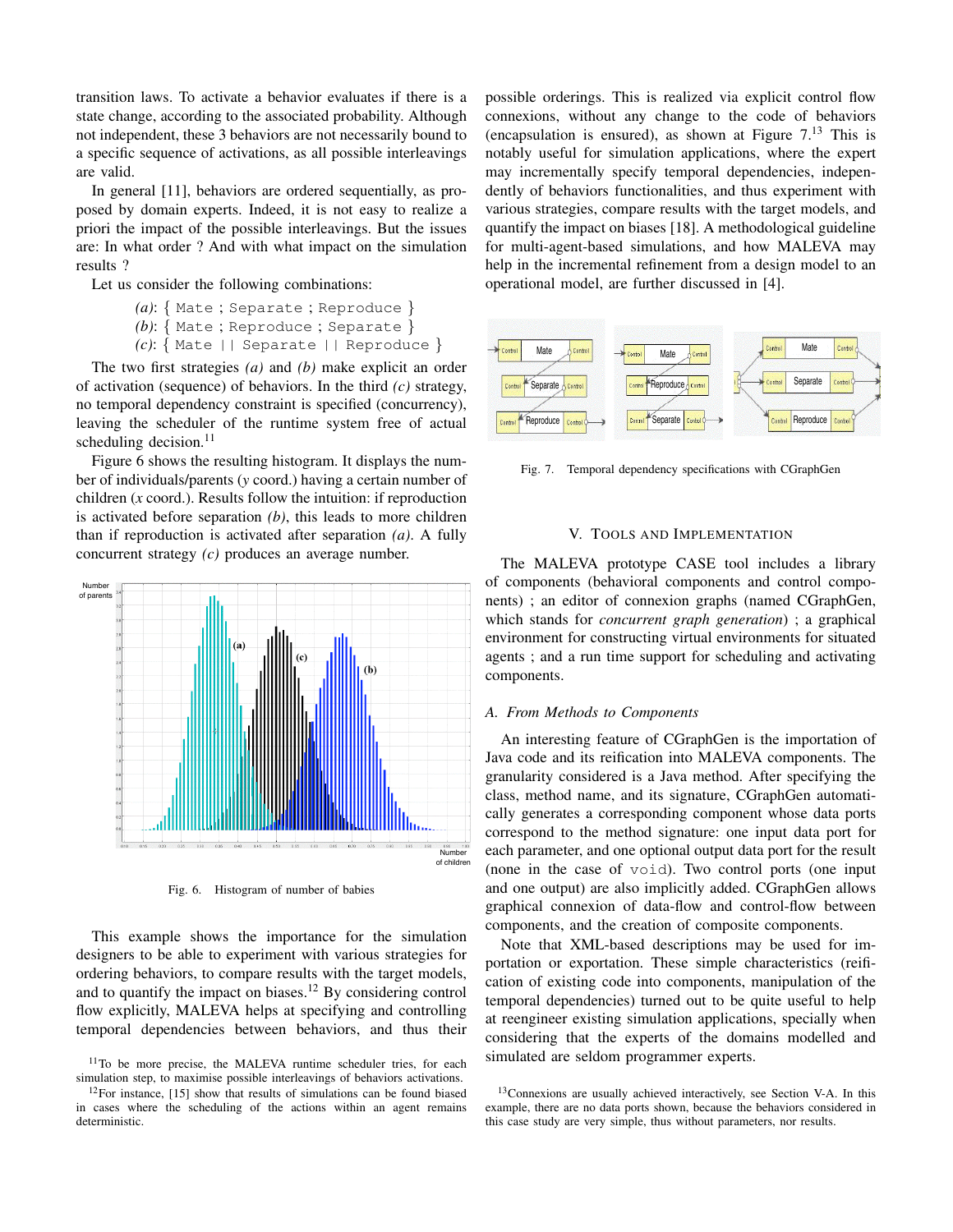## *B. Modes of Activation and Scheduling*

At the level of the general scheduler, two alternative modes (or strategies) of activation have been implemented: an *asynchronous* mode and a *synchronous* mode. In the *asynchronous mode*, the different agents (and components) evolve independently. It may be more efficient, specially in the case of distributed implementation. Meanwhile, unless the designer also uses explicit control connexions between agents, the different agents may not be synchronised (some can compute ahead of others), depending on their relative processing speed. In the *synchronous mode*, the scheduler sends next activation trigger once all behaviors have finished, which ensures but also imposes a global synchronization. The choice between the two modes depends on the requirements for the application (see, e.g., [15] and [18] for more discussion).

#### *C. Implementation*

After the initial Delphi implementation, the Java-based reimplementation of MALEVA $^{14}$  added typing to the components ports and connexions. This turned out to be useful for verifying interface compatibility between components. In addition, sub-typing helps at defining more abstract components. Java also supports inspecting various information about a component, thanks to its introspection facilities (API and tools). Thus, the designer can easily query a component to obtain its internal information. The Java implementation also improved the possibility of architectural dynamic evolution, which turned out to be useful to model evolving behaviors, such as, e.g., ant metamorphosis (see Section VII).

The Java implementation, actually based on JavaBeans, also gave opportunity to compare our MALEVA prototype component model with an industrial component model. Note that the JavaBeans model conforms to a publish/subscribe communication model, *but* the implementation still relies on standard method call. In our implementation of MALEVA, a mailbox (FIFO queue of messages) is associated to each input data port and to the input control port, in order to decouple data transfer and actual activation.

# *D. Performances*

Considering performance, it is obvious that a very fine grained decomposition of agent behaviors will have a cost. This brings us to the usual trade-off between genericity and performance. However, it is important to note that the exact decomposition granularity may be freely chosen by the application designer and locally for each agent. We are considering the possibility of providing a code generator for transformation (compacting) of a composite component into an atomic component, with additional optimisations (e.g., transform certain activations in synchronous method calls when intra-agent concurrency is not used).

#### VI. RELATED WORK

CCM (Corba Component Model) [19] is an industrial general model of component, supporting input and output interfaces and also event-based communication. However it does not support a notion of composite. Also, its development cycle is portable but relatively complex.

The Fractal model of component [6] supports the notion of composite. A concept of controller is also supported but it mainly offers simple control interfaces for life cycle management or for structural reconfiguration. Last, the control flow is not explicitly specified. Note that MALEVA could benefit from Fractal introspection and dynamic reconfiguration capabilities.

DEVS (Discrete Event Simulation Formalism) [23] is a formalism to model simulations in a hierarchical and modular way. DEVS is based on an atomic model based on timed state transitions and a coupled model to construct complex models in a hierarchical fashion. Compared to DEVS, MAL-EVA focuses on a model of component without imposing a specific (powerful but also complex) formalism for describing computation. Also, note that DEVS modules are not usually implemented as software components (no explicit output interface/ports nor connectors), although there are some steps in that direction (see, e.g., some work about mapping DEVS onto the Microsoft COM component model [7]).

The JADE architecture [2] offers some basic support for the designer to construct an agent as a set of *behaviors* (instances of class Behaviour). Some subclasses, e.g., CompositeBehaviour and ParallelBehaviour, provide basic structures for constructing hierarchies of behaviors or/and for expressing control structures. For instance, a more advanced one, FSMBehaviour, relies on a finite state automaton. Meanwhile, JADE behaviors are not real components (no output interface/ports nor connectors), thus the architecture of an agent is still partly hidden within the code.

Like MALEVA, JAF (Java Agent Framework [13]), also based on JavaBeans, uses components to decompose behaviors of agents. JAF does not explicitly separate control flow from data flow. But it proposes some interesting match-making mechanism, where each component specifies the services that it requires. At component instantiation time, JAF looks for the best correspondence between the requirements specification and the components available. Another difference between JAF and MALEVA is at the level of behavior decomposition. JAF decomposition appears at a relatively high level, whereas MALEVA promotes a fine grain behavior decomposition, and its management through explicit control.

The MaSE methodology [8] includes a modular representation of agent behaviors as sets of concurrent tasks. Each task is described as a finite state automaton and implemented as an object with a separate thread. A task can communicate with other tasks, inside the same agent, or with another agent task, through event communication. The implementation of MaSE concurrent tasks does not use components with explicit input/output ports. Also, MALEVA provides more explicit control of activation, whereas MaSE concurrent tasks

<sup>14</sup>A re-implementation of MALEVA into C++ has also been realized, in order to conduct more efficiently (reduce computation time) large scale experiments [18]. Last, a complete re-implementation of Maleva in Smalltalk (Squeak), named MalevaST, has very recently been independently conducted by Noury Bouraqadi et al. at Ecole des Mines de Douai, France. ´